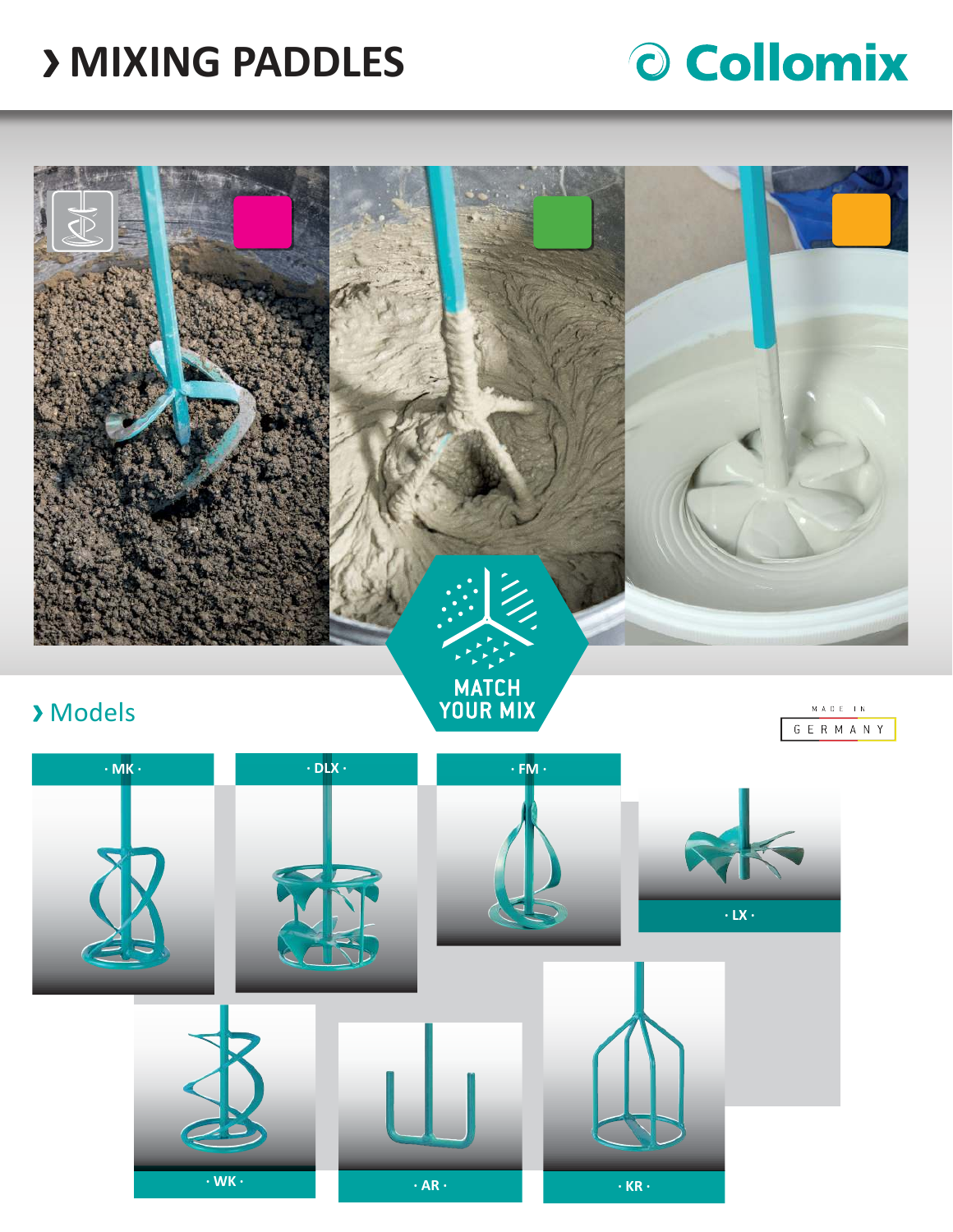# **OVERVIEW PADDLES**

|                                                                                                                                                                    | <b>Type</b>       | <b>Mixing quantity</b><br>[gal] | <b>Diameter</b><br>[inch] | Lenght<br>[inch] | <b>Mixer</b><br>model |
|--------------------------------------------------------------------------------------------------------------------------------------------------------------------|-------------------|---------------------------------|---------------------------|------------------|-----------------------|
| $\downarrow$<br><b>LX</b>                                                                                                                                          | LX 120 S          | $4.0 - 6.6$                     | 4.7                       | 23               | Drill                 |
| The super-fast paddle, ideal for all<br>liquids and flowing materials such as<br>dyes, coatings, EP resins, and much<br>more;                                      | <b>LX 120 HF</b>  | $4.0 - 6.6$                     | 4.7                       | 23               | Xo1R                  |
| ↓<br><b>FM</b>                                                                                                                                                     | <b>FM 60 S</b>    | till 1.3                        | 2.3                       | 16               | Drill                 |
| Paddles for professionals and do-it-<br>yourselfers for fluid and thin materials<br>such as dyes, paints, watery coatings;<br>left-rotating                        | <b>FM 80 S</b>    | $1.3 - 2.5$                     | 3.1                       | 16               | Drill                 |
| <b>KR</b><br>$\rightarrow$                                                                                                                                         | <b>KR120S</b>     | $4.0 - 6.6$                     | 4.7                       | 23               | Drill                 |
| Paddle with high shearing forces,                                                                                                                                  | <b>KR120 HF</b>   | $4.0 - 6.6$                     | 4.7                       | 23               | Xo 1 R                |
| prevents clump formation, ideal for<br>tile adhesive, fillers, grouts as well                                                                                      | <b>KR140 HF</b>   | $6.6 - 9.2$                     | 5.3                       | 23               | X <sub>0</sub> 4R     |
| as self-leveling compounds sealing<br>substances, cement, EP mixtures; easy<br>to clean                                                                            | <b>KR160 HF</b>   | $9.2 - 13.2$                    | 6.3                       | 23               | Xo 6 R                |
| $\rightarrow$<br><b>AR</b>                                                                                                                                         | <b>AR 170 HF</b>  | $6.6 - 10.2$                    | 6.7                       | 23               | Xo 4/6 R              |
| Paddle for bitumen sealants/water-<br>proofing systems<br>AR 90 also suitable for resin mixtures<br>in small pots                                                  |                   |                                 |                           |                  |                       |
| <b>DLX</b><br>$\downarrow$                                                                                                                                         | <b>DLX 120 HF</b> | $4.0 - 9.2$                     | 4.7                       | 23               | Xo 1 R                |
| The super-fast paddle model is ideal<br>for self-levelling compounds, egalisa-<br>tion fillers, bitumen-free sealings and<br>for large volumes of liquid materials | <b>DLX 152 HF</b> | $9.2 - 13.2$                    | 5.9                       | 23               | Xo 4/6 R              |

## **PADDLE CONNECTIONS:** The connection fits!



**Hexagonal shaft for quick-coupling system HEXAFIX**



Whether for drills or hand mixers with HEXAFIX® coupling - Collomix offers you the right paddle.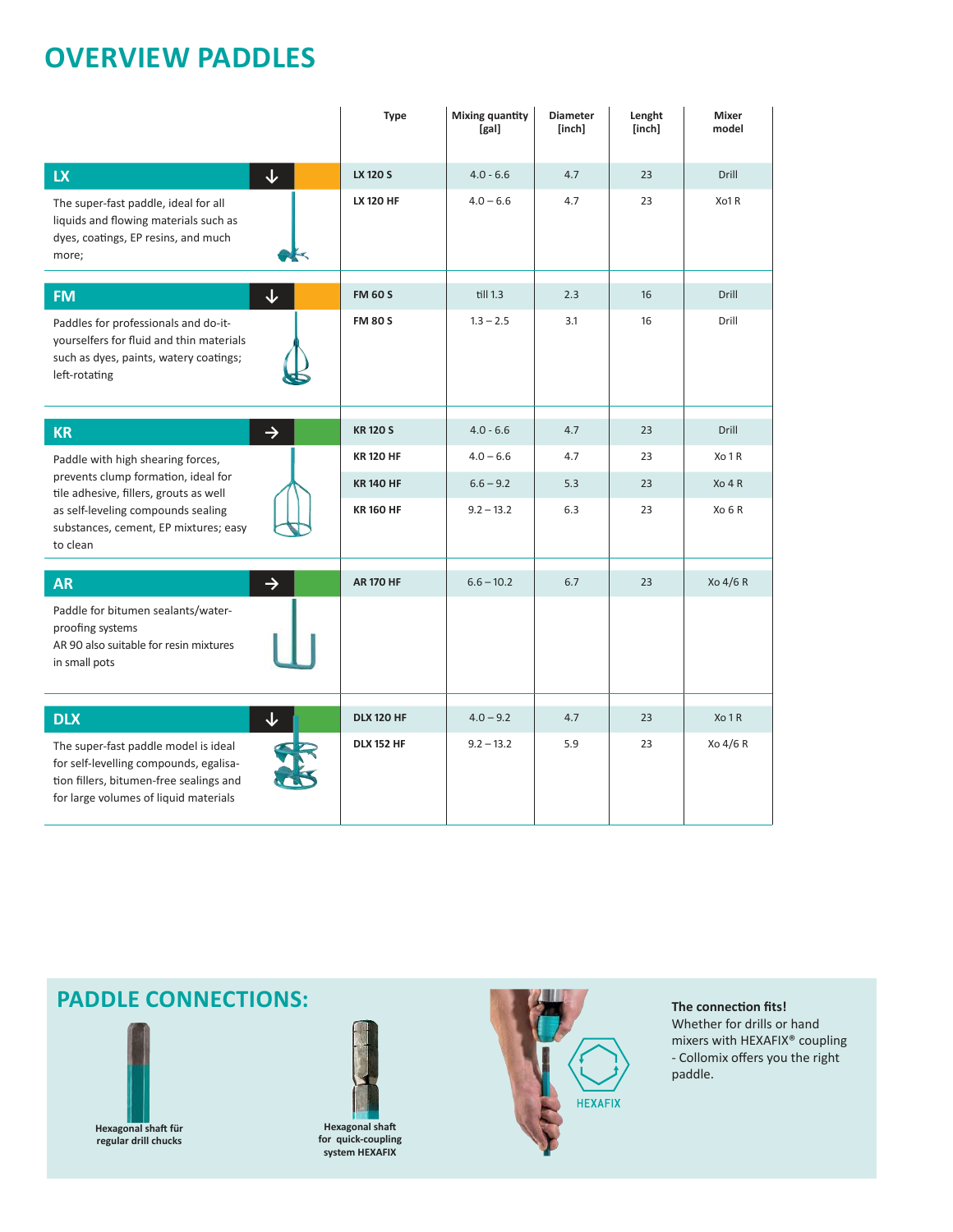## **OVERVIEW PADDLES**

|                                                                                                                                                                                                                                                                                   |   | <b>Type</b>         | Mixing quantity<br>[gal] | <b>Diameter</b><br>[inch] | Lenght<br>[inch] | Mixer<br>model    |
|-----------------------------------------------------------------------------------------------------------------------------------------------------------------------------------------------------------------------------------------------------------------------------------|---|---------------------|--------------------------|---------------------------|------------------|-------------------|
| <b>MK</b>                                                                                                                                                                                                                                                                         | 个 | <b>MK140 HF</b>     | $5.3 - 10.6$             | 5.3                       | 23               | Xo 4 R            |
| Robust professional paddle with three<br>mixing blades for powerful mixing<br>performance; rotates easily into sand<br>or gravel-filled mixtures;<br>For heavy and tough materials such as<br>concrete, screed, mortar of all kinds,<br>plaster, EP mortar etc.                   |   | <b>MK160 HF</b>     | $8.0 - 15.9$             | 6.3                       | 23               | Xo 6 R            |
| <b>WK</b>                                                                                                                                                                                                                                                                         | 个 | <b>WK 70 S</b>      | till 2.0                 | 2.8                       | 16               | <b>Drill</b>      |
| Multi-purpose paddle with good ma-<br>terial guidance; mixes from bottom to<br>top, with two mixing blades for lower<br>load on the drive machine; for pasty,<br>creamy and plastic materials such as<br>ready- mixed mortars, plaster, screed,<br>grouts, synthetic resin mortar |   | <b>WK 90 S</b>      | $2.0 - 4.0$              | 3.5                       | 16               | Drill             |
|                                                                                                                                                                                                                                                                                   |   |                     |                          |                           |                  |                   |
|                                                                                                                                                                                                                                                                                   |   | <b>WK120S</b>       | $4.0 - 6.6$              | 4.7                       | 23               | <b>Drill</b>      |
|                                                                                                                                                                                                                                                                                   |   | <b>WK 120 HF</b>    | $4.0 - 6.6$              | 4.7                       | 23               | Xo 1 R            |
|                                                                                                                                                                                                                                                                                   |   | <b>WK 140 HF</b>    | $6.6 - 9.2$              | 5.3                       | 23               | X <sub>0</sub> 4R |
|                                                                                                                                                                                                                                                                                   |   |                     |                          |                           |                  |                   |
| <b>Duo Paddles</b>                                                                                                                                                                                                                                                                |   | <b>MKD 120 HF</b>   | $5.2 - 13.2$             | 7.5                       | 22               | Xo 55 R duo       |
| Mixer set for Xo and CX-duo-machines                                                                                                                                                                                                                                              |   | <b>MKD 140 HF</b>   | $10.5 - 23.7$            | 8.3                       | 22               | Xo 55 R duo       |
| Stainless-steel version available (-N)                                                                                                                                                                                                                                            |   | <b>MKD 140 HF-N</b> | $10.5 - 23.7$            | 8.3                       | 22               | Xo 55 R duo       |

### **THE COLLOMIX VISCOSITY COLOR CODE:**

W



**Orange:** For thin and liquid materials



**Green:** For viscous, honey-like or creamy substances



**Magenta:** For compact, pasty and heavy materials with sand or fine gravel aggregates

#### **MIXING EFFECT OF THE PADDLES**



#### **From bottom to top**

The material is conveyed from the bottom up in the bucket and flows laterally down again. Facilitates the mixing of dense and highly filled materials, such as mortar, concrete, plaster, screed, sand and gravel-filled materials. The paddle easily works its way into the material.



#### **Parallel mixing effect**

A swirling of the material occurs here with a strong suction effect in the centre. The high shear forces of the paddle counteract lump formation. Ideal for soft plastic and creamy products, such as tile cement, egalisation filler, stable fillers, adhesive and reinforcing mortar



#### **From the top down**

The material is pressed from the top down. Ideal for fluid and lightweight materials, because spraying is avoided and lump formation is also prevented. Ideal for paints, dispersions, liquid coatings, sealings or soft, gypsum-based products.